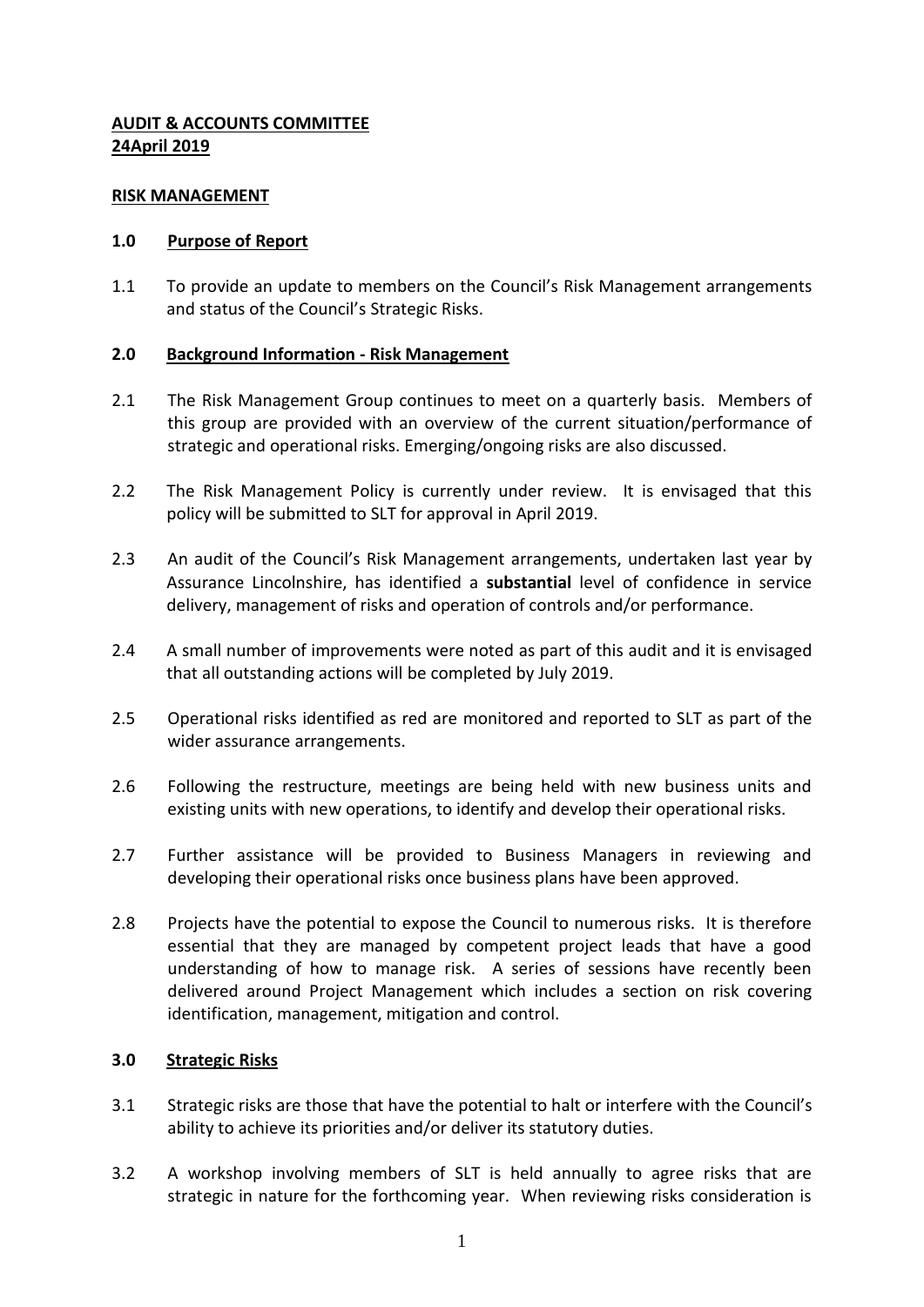given to how the whole organisation is positioned to deliver its objectives having regard to internal/external factors, some of which are out of the Council's control e.g. economic downturn.

- 3.3 Individual action plans are produced for all strategic risks as a means of controlling/mitigating the risk to a level that is acceptable (i.e. target risk) from SLT's perspective. Action plans are reviewed quarterly and recorded/managed within pentana.
- 3.4 The next annual strategic risk review workshop will be undertaken during the summer of 2019. Existing strategic risks will be reviewed by SLT at this workshop to determine if they remain appropriate and, if so, agree new risk scores. In circumstances where risks are no longer deemed appropriate from a strategic perspective they will either be closed (if appropriate) or re-classified as operational (if appropriate). Consideration will also be given to the addition of new/emerging risks arising as a result of internal/external factors e.g. adoption of the Council's Community Plan.
- 3.5 A quarterly assurance report regarding risk management is provided to SLT for their consideration/information. This report provides an overview of the risks, outstanding actions and areas of concern.
- 3.6 Ownership of each risk is assigned to a relevant director(s) who have, with the assistance of Business Managers, developed action plans to manage, mitigate or reduce the risk accordingly. However, as the very nature of strategic risks are complex and influenced by many outside factors/controls, some actions can be very long term and the ability to reduce the risk level may be limited. Having risks that are either shown as high risk or above target risk level does not necessarily mean that the Council is not actively managing the risk.
- 3.7 In addition to strategic risks, the Council has also identified a number of operational risks for each business unit. These have been developed by Business Managers and the Risk and Safety Management Officer and have been recorded on pentana for management purposes. Both managers and directors have responsibility to manage/monitor these and are required to formally review them at least quarterly.
- 3.8 Following the last annual SLT risk review workshop SR02, SR10, SR11 and SR12 were added to the strategic risk register and the strategic risk for Major Projects was removed.
- 3.9 There are currently twelve Strategic Risks as set out below:

| <b>Risk Name and</b> | <b>Risk Description</b>                                          |
|----------------------|------------------------------------------------------------------|
| Code                 |                                                                  |
| <b>STRAT SR001</b>   | Uncertain changes in Central Government funding increased        |
| Financial            | and demand in service resulting in lack of financial resilience. |
| sustainability.      |                                                                  |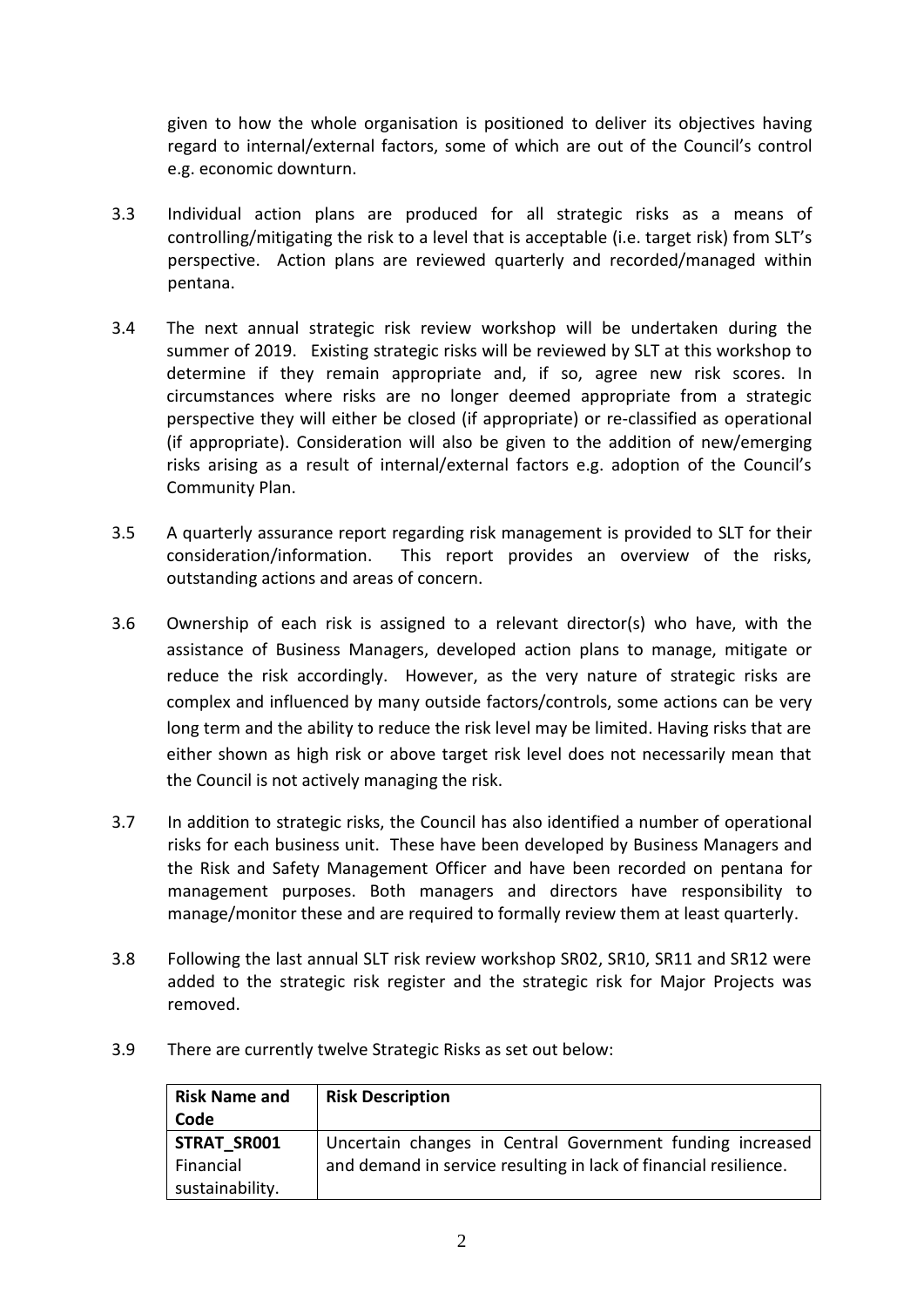| STRAT_SR002    | Inappropriate management of a safeguarding Issue                                       |  |  |
|----------------|----------------------------------------------------------------------------------------|--|--|
| Safeguarding   |                                                                                        |  |  |
| Management     |                                                                                        |  |  |
| STRAT_SR003    | The inability of the Council to facilitate the market to deliver the                   |  |  |
| Facilitating   | Council's growth agenda. This failure may reduce investment in                         |  |  |
| growth.        | infrastructure, inward investment, job opportunities, new                              |  |  |
|                | housing and commercial development therefore impacting on                              |  |  |
|                | communities and businesses.                                                            |  |  |
| STRAT_SR004    | Failure of key suppliers, key service providers to deliver                             |  |  |
| Supply chain   | contracted or agreed services, leading to failure to achieve                           |  |  |
| failures and   | Council priorities and outcomes.                                                       |  |  |
| contract       |                                                                                        |  |  |
| management.    |                                                                                        |  |  |
| STRAT_SR005    | Ensuring that the Council, its Members and its workforce have                          |  |  |
| Organisational | the skills, resources, ability and capacity to adequately respond                      |  |  |
| Development    | to current and future organisational change meaning the                                |  |  |
|                | Council is able to deliver its services in the most efficient and<br>effective manner. |  |  |
|                |                                                                                        |  |  |
| STRAT_SR006    | The risk of various communities within NSDC feeling excluded,                          |  |  |
| Sustainable    | disengaged or being unable to access available services and                            |  |  |
| communities.   | opportunities including, rural, deprived, minority and                                 |  |  |
|                | vulnerable communities and local businesses etc.                                       |  |  |
|                | NB. Services and opportunities to include health and wellbeing,                        |  |  |
|                | early intervention and prevention.                                                     |  |  |
| STRAT_SR007    | NSDC's ability to effectively respond to a major emergency and                         |  |  |
| Continuity of  | maintain that response without affecting essential day to day                          |  |  |
| service (Civil | service delivery.                                                                      |  |  |
| Contingency &  |                                                                                        |  |  |
| Emergency).    | The risk is to both NSDC as a business continuity issue and to                         |  |  |
|                | our at risk communities.                                                               |  |  |
| STRAT_SR008    | The risk of failures in systems of governance within the Council,                      |  |  |
| Corporate      | owned/influenced<br>Council<br>organisations<br>within<br>and                          |  |  |
| governance.    | partnerships and other collaboration arrangements, leading to                          |  |  |
|                | issues, fraud<br>and<br>corruption, failures<br>governance<br>in.                      |  |  |
|                | management systems, poor policy and decision making.                                   |  |  |
| STRAT_SR009    | unintentional<br>loss/disclosure<br>οf<br>Deliberate<br>personal,<br><b>or</b>         |  |  |
| Data           | sensitive, confidential or business critical information or breach                     |  |  |
| management and | of Information Governance Legislation                                                  |  |  |
| security.      |                                                                                        |  |  |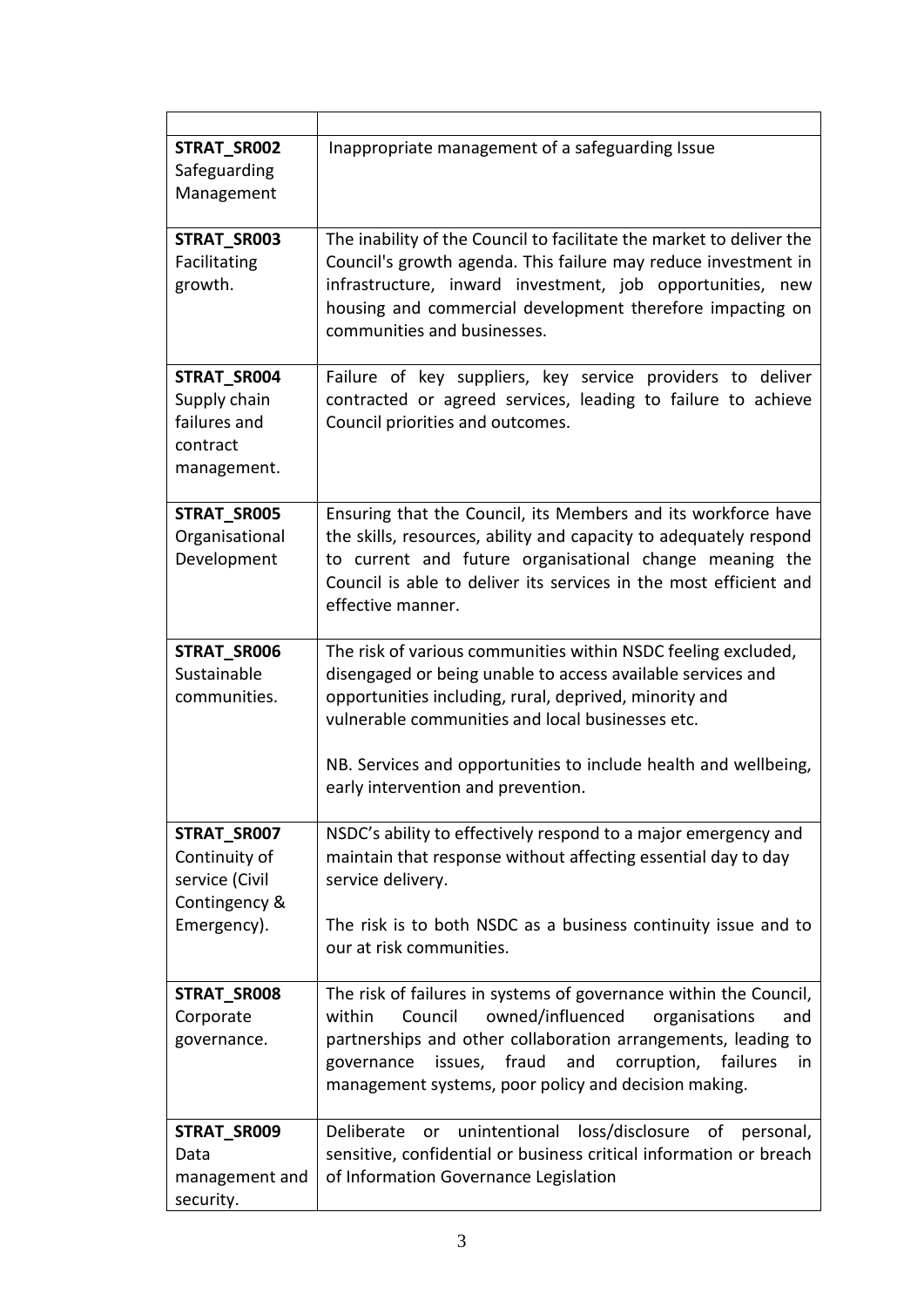| STRAT SR010<br>Impact of welfare<br>reform changes | Internally: Impact of welfare reform changes on a number of<br>business units including revs/bens, customer services and<br>housing options. Externally: Impact of welfare reform changes<br>on residents and registered providers |
|----------------------------------------------------|------------------------------------------------------------------------------------------------------------------------------------------------------------------------------------------------------------------------------------|
| STRAT SR011<br>Arkwood<br>Development<br>Limited   | Managing the performance relationship between the council<br>and Arkwood Developments in line with the Governance<br>agreement                                                                                                     |
| STRAT SR012<br><b>Brexit</b>                       | Inadequate processes in place for the identification and<br>management of Brexit implications                                                                                                                                      |

## **3.10 Current Strategic Risk Levels**

- 3.11 In accordance with the Risk Management Policy, strategic risks continue to be reviewed on a quarterly basis by risk owners and assignees. As part of this review the risk score is also considered to determine whether it has changed.
- 3.12 A target risk score is assigned to all strategic risks. Scores are agreed annually be members of SLT.
- 3.12 The table below includes the risk profile for all strategic risks:

| Likelihood | High        |            |          |                   |              |
|------------|-------------|------------|----------|-------------------|--------------|
|            | Significant |            | 6,       | 3,9,11,12         |              |
|            | Low         |            |          | 1, 2, 4, 5, 8, 10 |              |
|            | Very Low    |            |          |                   |              |
|            |             | Negligible | Marginal | Critical          | Catastrophic |
|            |             | Impact     |          |                   |              |



3.13 The table below illustrates changes in risk scores during the previous 12 months:

| <b>Risk name and code</b> | <b>Direction of</b> | <b>Details</b>                |
|---------------------------|---------------------|-------------------------------|
|                           | risk travel         |                               |
| <b>STRAT SR001</b>        | $\equiv$            | No change. Remained at target |
| Financial sustainability. |                     | risk.                         |
| STRAT SR002               |                     | New Strat risk - No change.   |
| Safeguarding Management   |                     | Remained at target risk.      |
| STRAT_SR003               |                     | No change. Not at target risk |
| Facilitating growth.      |                     |                               |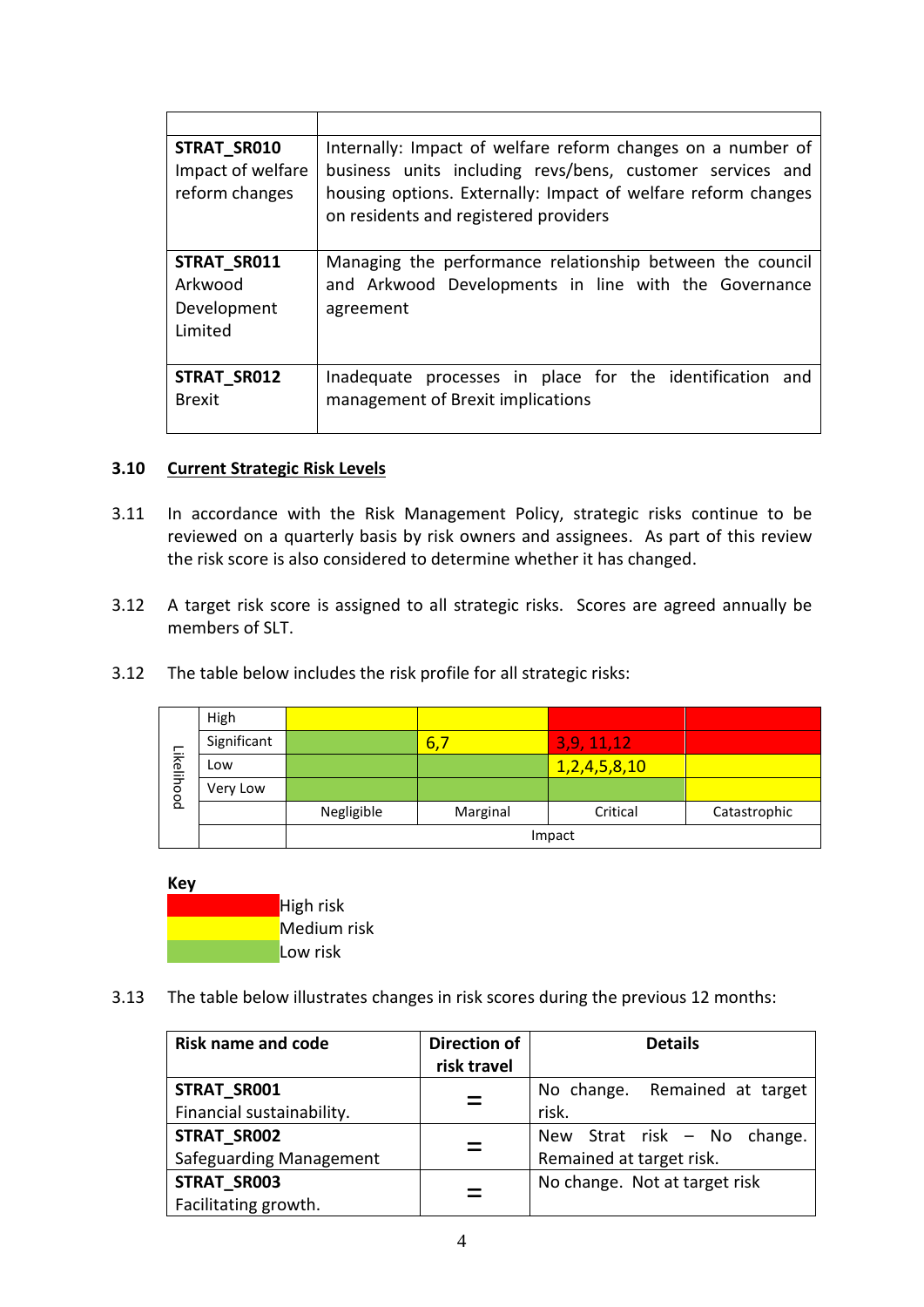| STRAT_SR004<br>Supply chain failures and<br>contract management.                | No change. Not at target risk                                         |
|---------------------------------------------------------------------------------|-----------------------------------------------------------------------|
| <b>STRAT_SR005 Organisational</b><br>development.                               | No change. Remained at target<br>risk.                                |
| <b>STRAT_SR006 Sustainable</b><br>communities.                                  | Increased in likelihood score. Not<br>at target risk                  |
| <b>STRAT SR007 Continuity of</b><br>service (Civil Contingency &<br>Emergency). | No change. Remained at target<br>risk.                                |
| <b>STRAT_SR008 Corporate</b><br>governance.                                     | No change. Remained at target<br>risk.                                |
| <b>STRAT_SR009 Data</b><br>management and security.                             | Increased in likelihood score. Not<br>at target risk                  |
| <b>STRAT SR010 Impact of</b><br>welfare reform changes                          | New Strat risk - Decrease<br>in<br>likelihood. At target risk.        |
| STRAT_SR011<br>Arkwood Development Limited                                      | New Strat risk - Increased in<br>likelihood score. Not at target risk |
| STRAT_SR012<br><b>Brexit</b>                                                    | New Strat risk - No movement in<br>score since introduction.          |

3.14 All twelve Strategic Risk assessments have been appended to this report.

#### **4.0 Equalities Implications**

4.1 There are no specific equalities implications arising from the details set out within this report. Where appropriate equalities are considered as part of the risk management process and where appropriate these are noted against the relevant risk and mitigation put in place to manage the risk along with any other risks identified.

#### **5.0 Community Plan- alignment to objectives**

5.1 Any additional risks either strategic or operational arising from the adoption of the community plan will be considered as part of the wider business planning process.

#### **6.0 Financial Implications (FIN19-20/7396)**

6.1 There are no direct financial implications arising from this report.

#### **7.0 RECOMMENDATION**

Members of the Committee are recommended to note the content of this report.

#### **Reason for Recommendations**

**To update the Committee on the Council's approach to risk management and provide an update on the status of the Council's strategic risks**